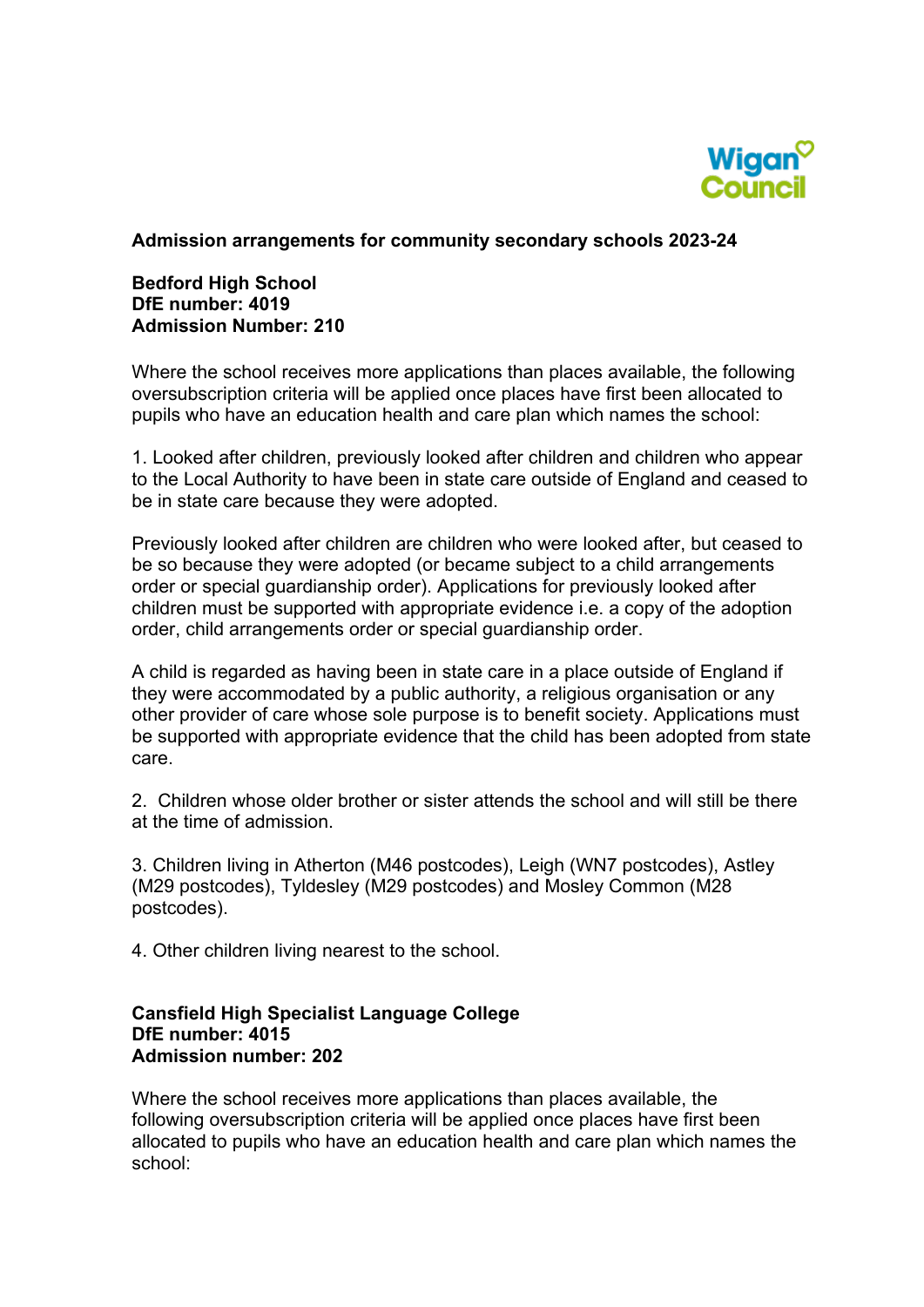1. Looked after children, previously looked after children and children who appear to the Local Authority to have been in state care outside of England and ceased to be in state care because they were adopted.

Previously looked after children are children who were looked after, but ceased to be so because they were adopted (or became subject to a child arrangements order or special guardianship order). Applications for previously looked after children must be supported with appropriate evidence i.e. a copy of the adoption order, child arrangements order or special guardianship order.

A child is regarded as having been in state care in a place outside of England if they were accommodated by a public authority, a religious organisation or any other provider of care whose sole purpose is to benefit society. Applications must be supported with appropriate evidence that the child has been adopted from state care.

2. Children whose older brother or sister attends the school and will still be there at the time of admission

3. Other children living in Ashton-in-Makerfield, and Garswood and North Ashton in St Helens (WN4 postcodes).

4. Other children living nearest to the school.

#### **Admission number: 178 Shevington High School DfE number: 4027**

Where the school receives more applications than places available the following oversubscription criteria will be applied once places have first been allocated to pupils who have an education health and care plan which names the school:

1. Looked after children, previously looked after children and children who appear to the Local Authority to have been in state care outside of England and ceased to be in state care because they were adopted.

Previously looked after children are children who were looked after, but ceased to be so because they were adopted (or became subject to a child arrangements order or special guardianship order). Applications for previously looked after children must be supported with appropriate evidence i.e. a copy of the adoption order, child arrangements order or special guardianship order.

A child is regarded as having been in state care in a place outside of England if they were accommodated by a public authority, a religious organisation or any other provider of care whose sole purpose is to benefit society. Applications must be supported with appropriate evidence that the child has been adopted from state care.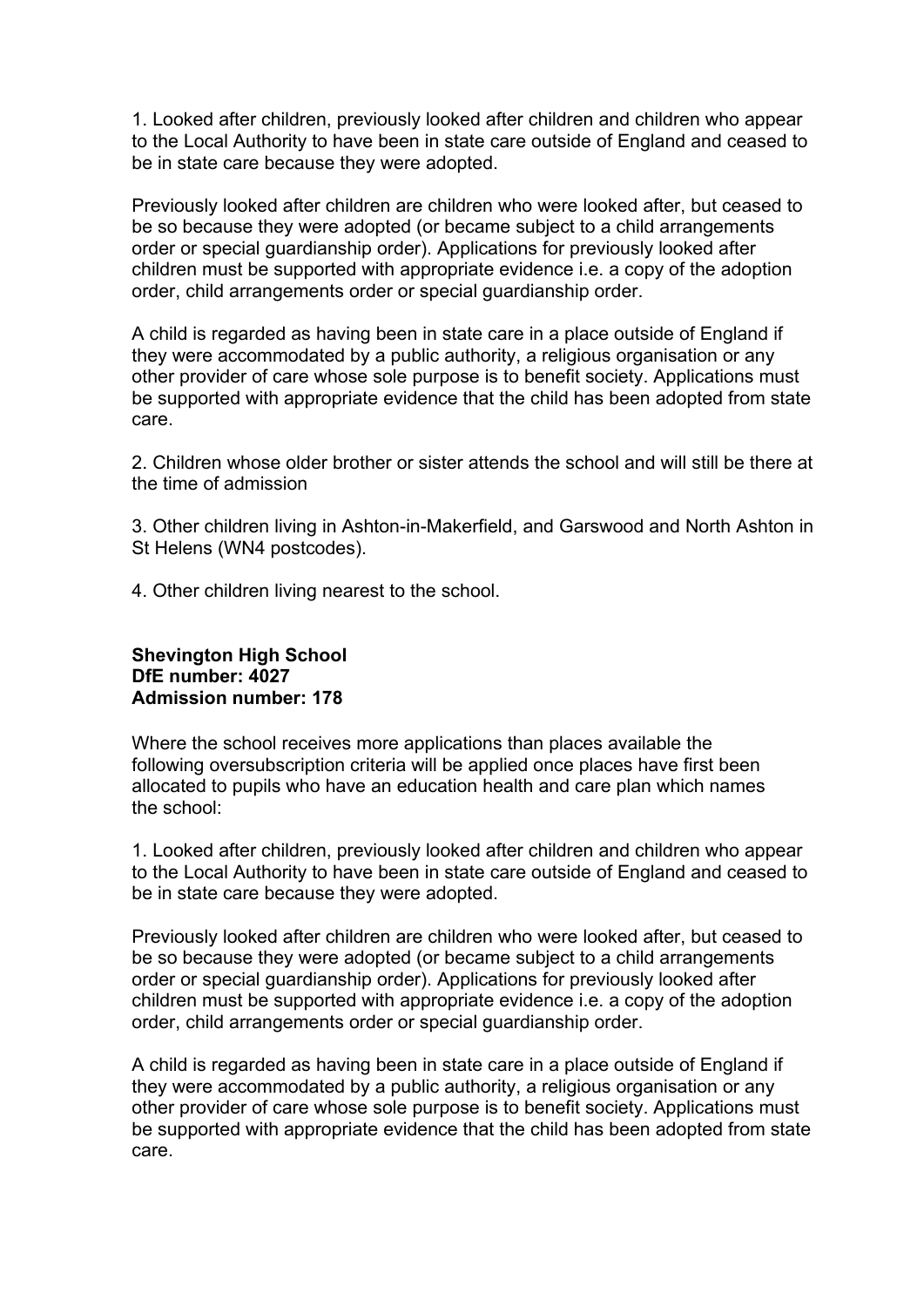2. Children whose older brother or sister attends the school and will still be there at the time of admission.

3. Children living in Shevington (see map)

4. Children living in Standish Lower Ground, Appley Bridge and Orrell. (follow this [link for map\)](https://wigan.maps.arcgis.com/apps/webappviewer/index.html?id=b4a0843894df443a90bb7239a2681648)

5. Children living nearest to the school.

# **Map for criterion 3 for Shevington High School**

Shevington High School Criterion 3

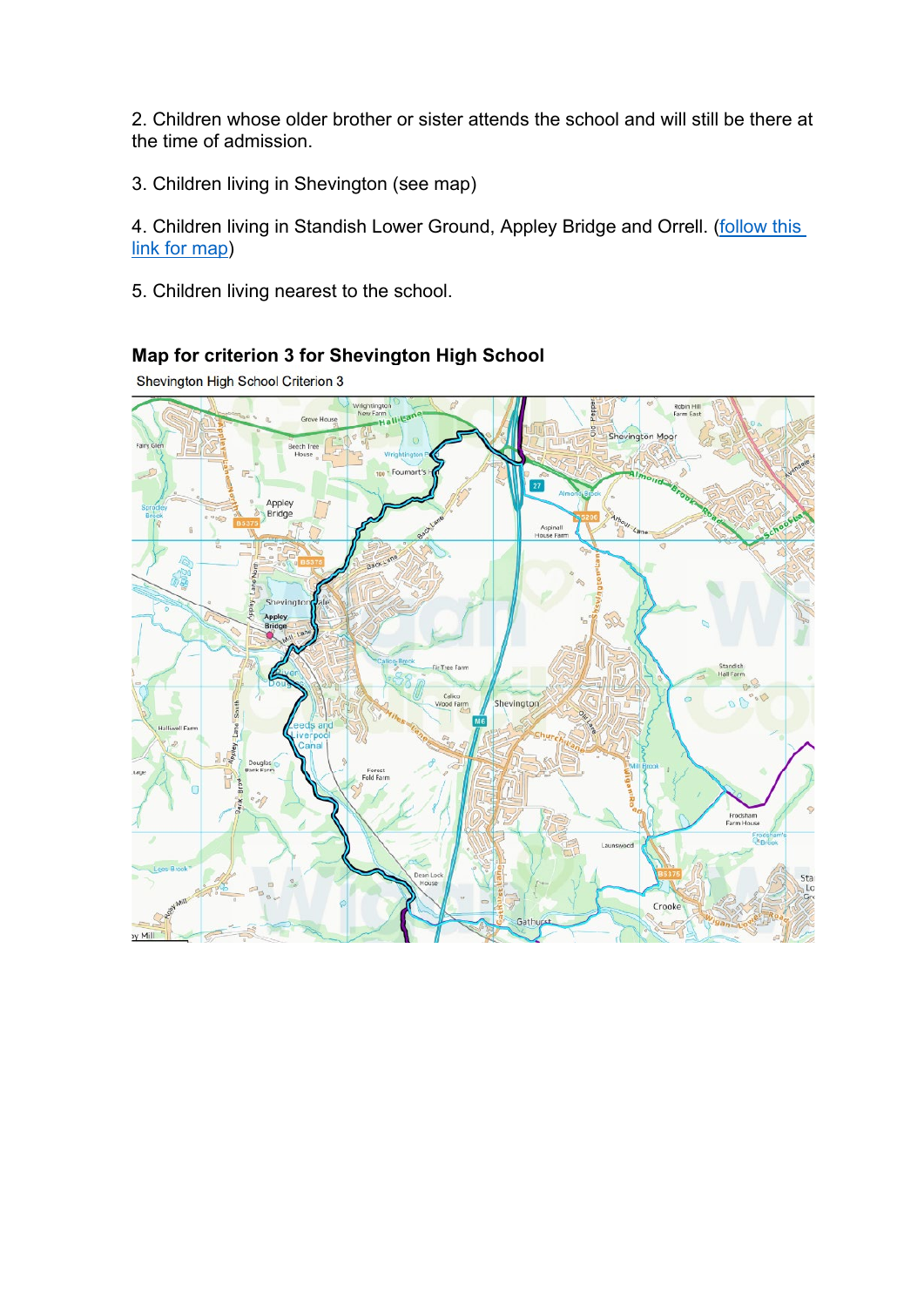# **Notes to the oversubscription criteria**

## **Tie-breaker**

 central point at the school using a Geographical Information System (GIS) which is Where there are more children in one particular criterion than the number of places available, places will be allocated to the children who live nearest to the school. The distance will be measured in a straight line from the child's home address to a based on ordnance survey.

If we offer the last place available at the school to one of twins (or triplets, and so on), our policy is to admit the other twin or triplets too.

Occasionally, the distance from home to school is the same for more than one child (for example, if more than one child lives in the same block of flats).

In these cases, we will use a system to randomly pick who will be offered a place.

## **Child's home address**

When considering your child's application, we will use the permanent home address we have for you at the closing date for applications. If parents are separated and the child spends time at each parent's address, the address of the parent who receives Child Benefit will normally be used, but the Local Authority reserves the right to request other documentary evidence as fit the individual circumstances.

#### **Brothers and Sisters**

We will include:

- Half-brothers and half-sisters;
- Stepbrothers and step sisters; and
- Foster brothers and foster sisters;

who live at the same address as part of the same family unit.

#### **Late applications**

 time applications. Late applications (those received after the closing date) will only be considered after those received by the closing date. The only exception to this is applications for looked after children that are received by 30 November will be included with on

#### **Waiting lists**

Places may become available at a school after the offer date. We will:

• Put all children who we refuse a place at one of their preferences on the waiting list for the school;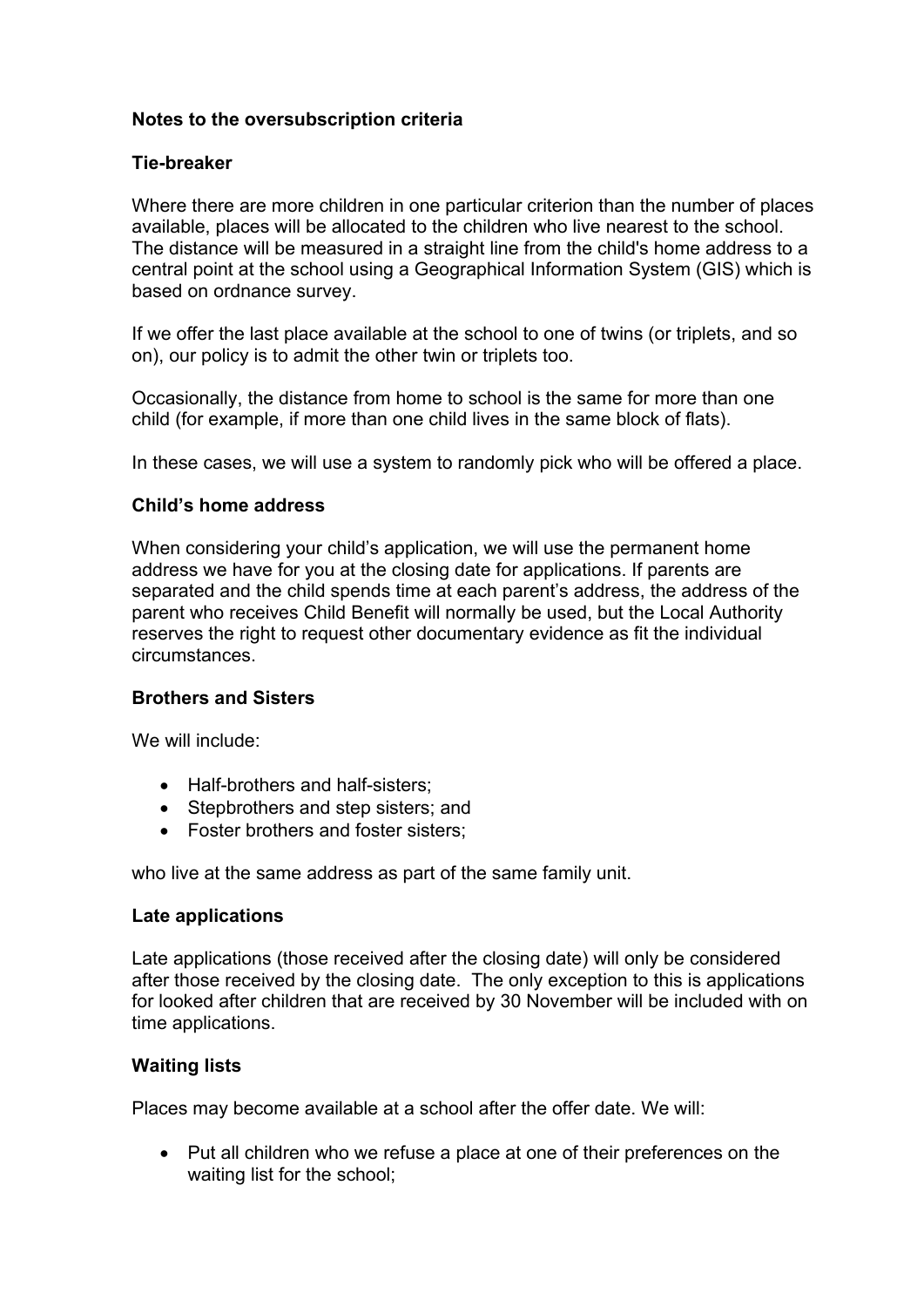- Keep the list in priority order, decided by the oversubscription criteria for the school only;
- Offer any place that becomes available to the next child on the waiting list; and
- Maintain the waiting list until the end of the autumn term.

 school. This is a legal requirement. We cannot take into account the date the We must keep the waiting list in order of the oversubscription criteria for the application was received or the length of time a child's name has been on the waiting list. This means that both on time and late applications are treated the same for waiting list purposes. Your child's position on the waiting list may change if another applicant is refused a place and their child is ranked higher in the school's oversubscription criteria.

# **Applications outside of the normal age group**

 group if the child has experienced problems such as ill health. Parents may seek a place for their child outside of their normal age group, for example, to a higher year group if the child is gifted and talented or to a lower year

Where a child has been educated out of their normal age group at primary school, the parent may again request admission out of the normal age group when they transfer to secondary school. It will be for the admission authority of that school to decide whether to admit the child out of their normal age group.

A decision is made on the basis of the circumstances of each case.

The process is as follows:

## **Stage 1 – request**

Parents make a formal request to the Local Authority School Organisation Team in writing with any supporting evidence they wish to be considered.

- A request for early entry into Year 7 should be made before 31 October in the previous academic year in order to give sufficient time for the case to be considered prior to the offer of school places on 1 March.
- made on the normal in year transfer form. • A request for in year admission outside of the normal age group should be

# **Stage 2 – decision**

Requests for voluntary-aided, foundation and academy schools will be referred to the school to be considered.

Requests for community and voluntary controlled schools will be considered by the local authority. We will look at the following factors but these are not exhaustive:

- Parent's views
- The needs of the child and the possible impact on them of being educated out of year group